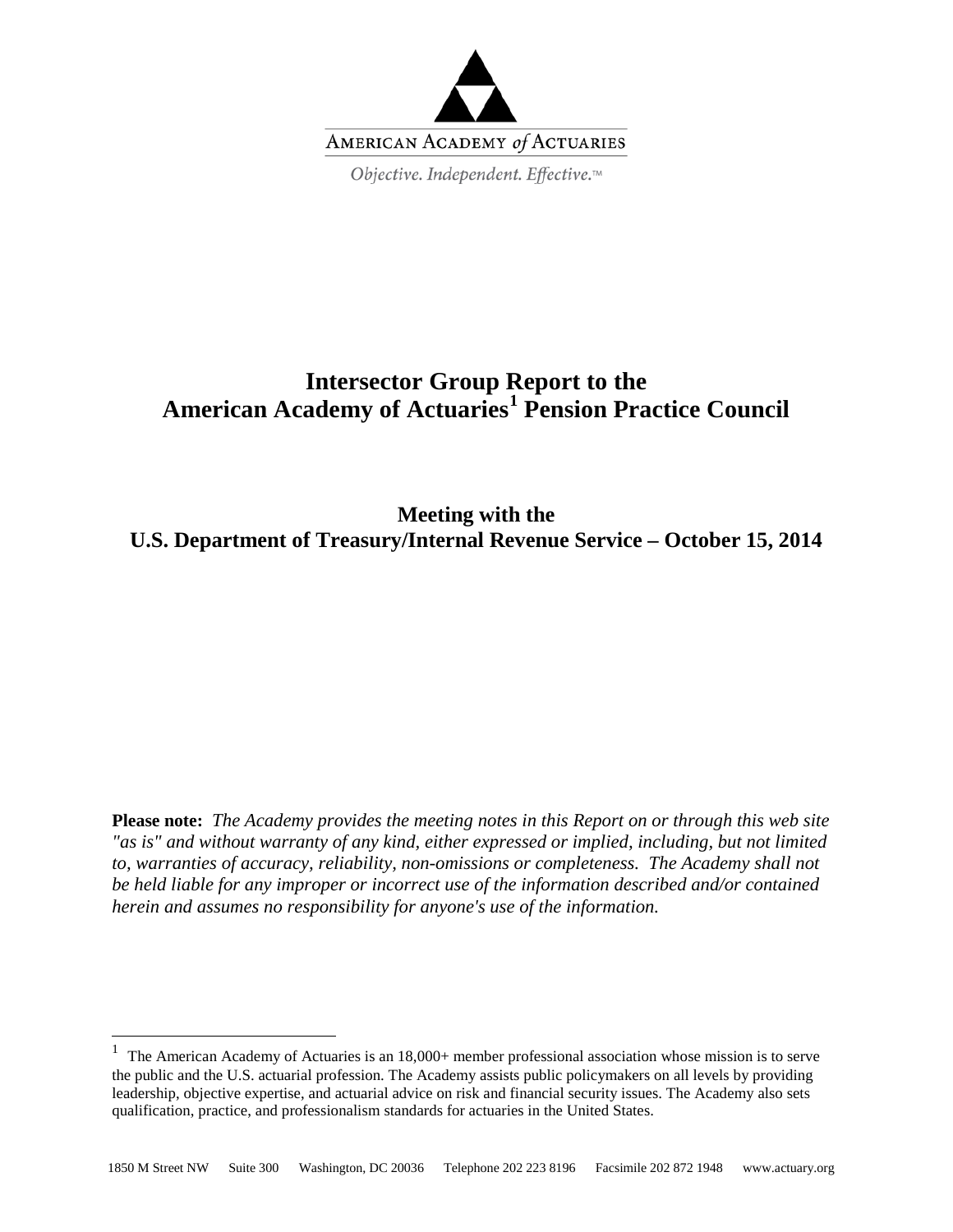## **Notes from Intersector Meeting with IRS/Treasury October 15, 2014**

The Intersector Group is composed of two delegates from each of the following actuarial organizations: American Academy of Actuaries, Society of Actuaries, Conference of Consulting Actuaries, and ASPPA College of Pension Actuaries. Twice a year the Intersector Group meets with representatives of the U.S. Department of Treasury (Treasury Department) and the Internal Revenue Service (IRS) to dialogue with them on regulatory and other issues affecting pension practice. Attending from the Intersector Group were: Tom Finnegan, Eli Greenblum, Eric Keener, Judy Miller, Heidi Rackley, Maria Sarli, and Larry Sher. Matthew Mulling, Academy staff member supporting the Intersector Group, also attended.

These meeting notes are not official statements of the Treasury Department or the IRS and have not been reviewed by its representatives who attended the meetings. The notes merely reflect the Intersector Group's understanding of Treasury Department/IRS representatives' views expressed at the meeting, and are not to be construed in any way as establishing official positions of the Treasury Department, the IRS, or any other government agency. The notes cannot be relied upon by any person for any purpose. Moreover, the Treasury Department and the IRS have not in any way approved these notes or reviewed them to determine whether the statements herein are accurate or complete.

Discussion items:

- <span id="page-1-0"></span>**1. Update from IRS/Treasury -** Guidance projects of particular interest to pension actuaries include the following:
	- The funding group is working on final Code Section 430 funding regulations, proposed Section 404 deduction rules, automatic approval for changes in funding method (successor to Revenue Procedure 2000-40), process for requesting approval of a change in funding method (successor to Revenue Procedure 2000-41), and guidance for cooperative and small employer charity plans and eligible charity plans.
	- The cash balance/hybrid plan group is working on pension equity plans (PEPs) and projection issues (including applying 415 limits to hybrid plans).
	- IRS/Treasury are also working on some other projects that would affect defined benefit or defined contribution plans, including guidance on disclosures about the consequences of failure to defer benefits.

There is a trade-off between providing guidance that is less comprehensive sooner versus more comprehensive later. For example, IRS/Treasury made a tactical decision not to cover hybrid plan projections in the recently released final regulations because it would have slowed down publication of the guidance on market-rates of return.

A discussion of the trade-offs around automatic approvals of changes in funding methods followed. The Intersector Group urged IRS to quickly provide "rifle-shot" guidance providing automatic approval for a change in enrolled actuary and actuarial firm when the new actuary has replicated the prior actuary's *current*-year results as shown in the prior actuary's certified valuation report (using segment rates under either the Moving Ahead for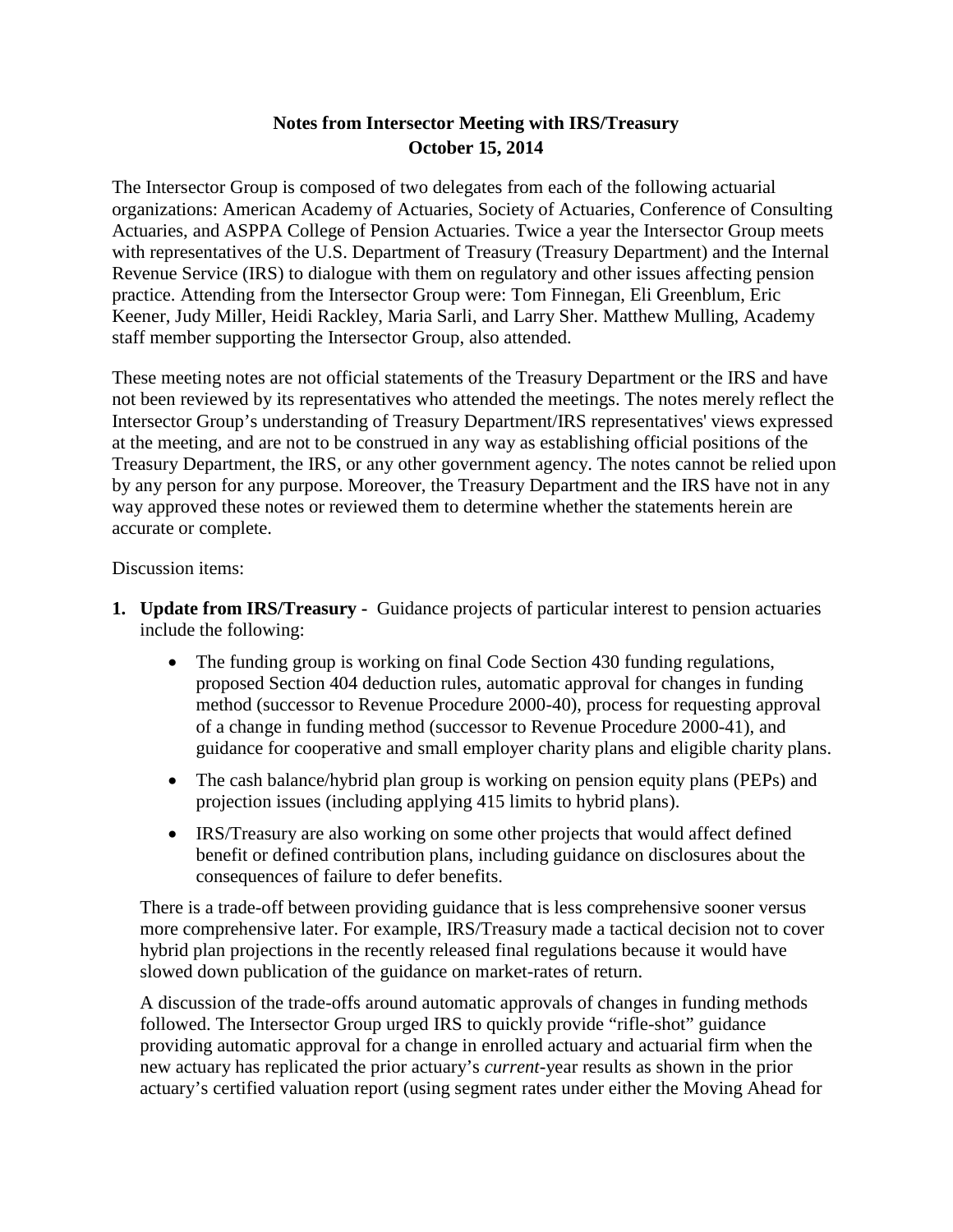Progress in the  $21<sup>st</sup>$  Century Act (MAP-21) or the Highway and Transportation Funding Act (HATFA) in the case of 2013 and 2014 transitions; see discussion item [3](#page-2-0) below), even if this could delay issuance of broader guidance including automatic approvals for changes in asset methods and changes in connection with plan mergers and spin-offs. However, IRS/Treasury noted that they have an incentive to get the broader guidance done, due to their lack of resources to review funding method change applications.

- **2. HATFA and IRS Notice 2014-53 –** We appreciate the timely guidance in Notice 2014-53, but there are a few areas where additional guidance (perhaps a newsletter article) would be beneficial.
	- a. Notice 2014-53 did not spell out the deadlines for electing retroactive application of HATFA adjusted funding target attainment percentage (AFTAP) to the date of the first 2013 MAP-21 AFTAP certification or the date of the first 2014 AFTAP certification or for reversing 2014 reductions in funding balance. Plan sponsors and actuaries need definitive guidance to make sure these deadlines are not missed.

#### **Discussion Summary:**

The IRS/Treasury representatives indicated the election should be made by the later of the filing deadline for the plan year and December 31, 2014.

b. Actuaries also need definitive guidance on how Form 5500 Schedule SB should be completed for sponsors whose elections to apply carryover or prefunding balance toward 2013 contribution requirements exceeded the MRC using HATFA rates, and that elect to reverse the resulting waive at the start of the 2014 plan year.

#### **Discussion Summary:**

The IRS/Treasury representatives indicated that as long as actuaries explain what they did in an attachment, they aren't concerned about exactly how the Schedule SB is completed. To some extent, the approach the actuary uses may be dictated by the capabilities of third-party Form 5500 software. The Intersector Group agreed third-party software was a consideration, but felt the software vendors would modify their systems to accommodate an IRS prescribed approach.

<span id="page-2-0"></span>**3. Automatic approval for change in actuary –** Announcement 2010-3 provides automatic approval for a change in actuary and actuarial firm when the new method is substantially the same as the prior method as reported in Schedule SB or described in the valuation report and the new actuary replicates the prior actuary's funding target, target normal cost, and actuarial value of assets for the prior plan year within 5%. As a practical matter (at least for large plans using beginning of year valuation dates) the actuary is almost always replicating results from a valuation report because the current year's AFTAP certification is often provided before the prior year's Schedule SB is filed. Given the requirements to send various elections made throughout the year to the enrolled actuary, providing automatic approval when the new actuary replicates the current year's results as shown in the prior actuary's valuation report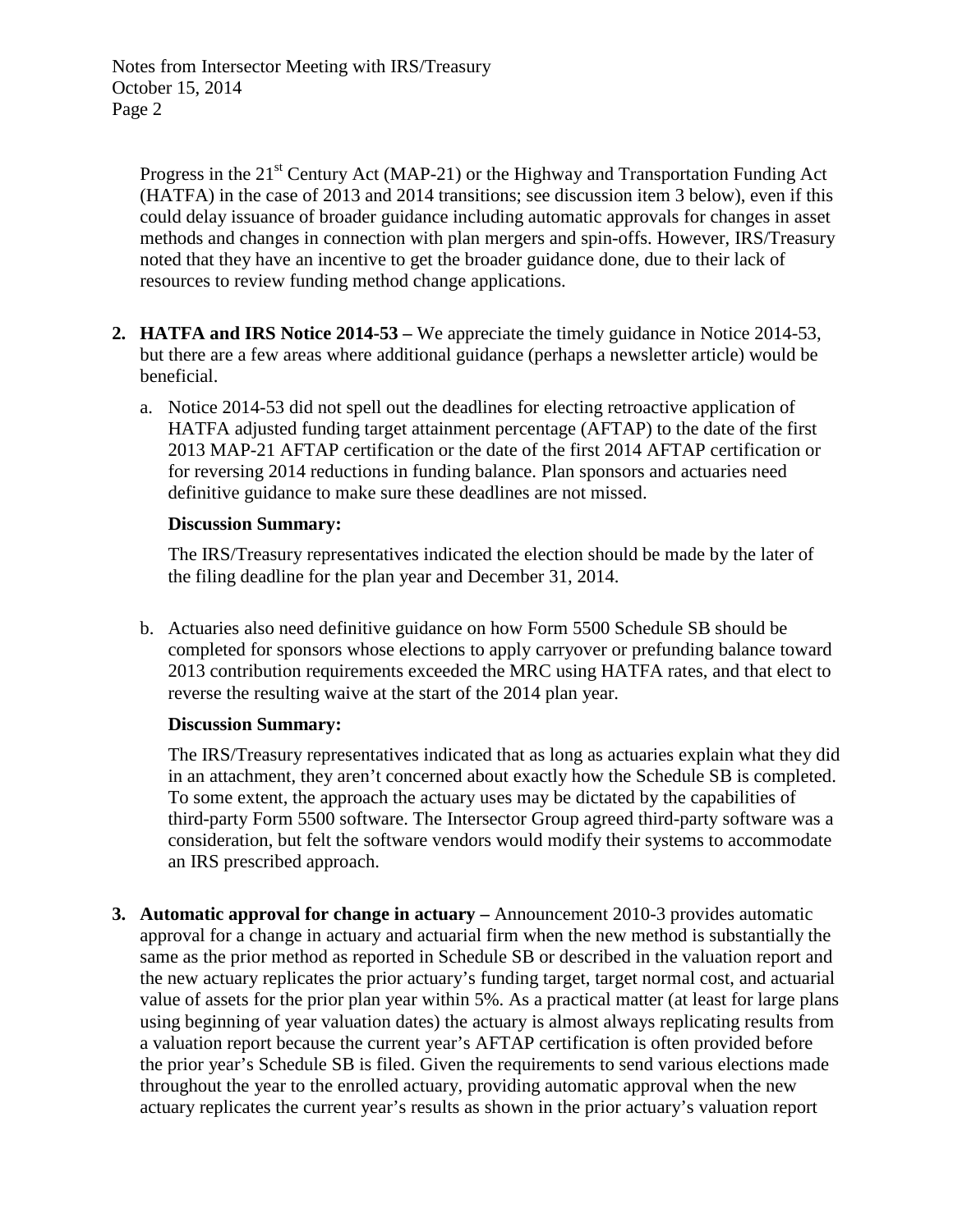would greatly simplify transitions for both plan sponsors and actuarial firms. The need to replicate prior-year results is particularly problematic for 2014 changes in actuary, given the HATFA discount rate changes retroactive to 2013. In many cases, the new actuary will have replicated 2013 results from the prior actuary's valuation report based on MAP-21 rates, prepared a 2014 AFTAP certification and valuation, and be acting as enrolled actuary for the plan. But if the sponsor now wants to use HATFA rates for 2013, it would appear they must either:

- a. Go back to the old actuary to revise the 2013 valuation in this case, it isn't clear whether the new actuary needs to match the revised 2013 valuation using HATFA rates, or whether matching the MAP-21 valuation report is sufficient to support automatic approval.
- b. Have the new actuary revise the 2013 valuation results and request IRS approval of the method change in connection with the change in actuary.
- c. Have the new actuary revise the 2013 valuation results and replicate the prior actuary's 2012 valuation results to support automatic approval.

Expanding automatic approval to allow replication of current year results shown in the prior actuary's valuation report (using either MAP-21 or HATFA rates in the case of 2013 and 2014 transitions) would solve this problem. It would also be helpful with transitions long term. Once the new actuary has replicated the prior actuary's current year results, the new actuary can assume responsibility for all the functions of the plan's enrolled actuary from that date forward (including signing Schedule SB), and plan sponsors will need to send various elections to only one actuary.

## **The group did not discuss this question because it was covered as part of the IRS update (see item [1\)](#page-1-0).**

**4. Longevity annuities in defined benefit plans –** The final qualified longevity annuity contract (QLAC) regulations issued in July allow defined contribution plans to provide deeply deferred annuities without concern about compliance with the minimum distribution rules, provided that certain conditions are satisfied. The availability of a deeply deferred annuity could be an attractive option in a defined benefit plan where benefits could be provided without having to secure insured annuity contracts. Does Treasury have plans to expand the QLAC guidance to DB plans? If not, what are the concerns with doing so?

## **Discussion Summary:**

The Intersector Group pointed out that the ability to offer a partial lump sum in combination with a deeply deferred annuity in a defined benefit plan could be an attractive option for participants in lieu of a total lump sum, and would avoid fiduciary concerns around the selection of an annuity provider, gender-specific market pricing, and insurer expense and risk loads in pricing that are currently inhibiting the use of QLACs in defined contribution plans.

The IRS/Treasury representatives indicated they are interested in comments on the DC plan QLAC rules, but are open to also allowing longevity annuity options in defined benefit plans.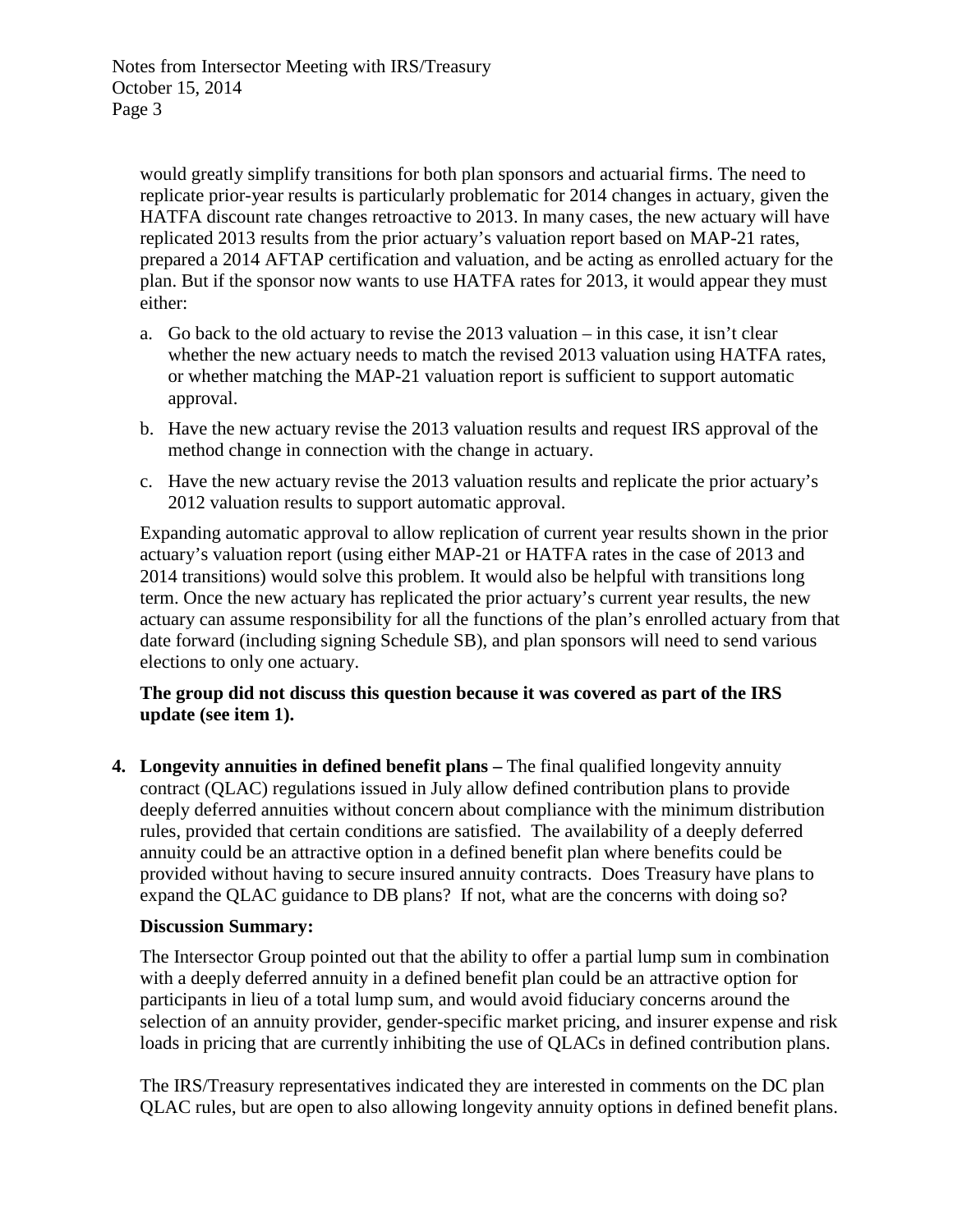Any future guidance will come out in proposed form. The agency did not address defined benefit plans in the July regulations because they already offer annuities, and due to a concern about how to avoid "excessive" deferrals. For example, they would be concerned about an optional form that, in lieu of a \$1,000/month level lifetime income, provides \$700/month until age 85 then jumps to \$5,000/month. IRS/Treasury needs to get comfortable with what a "model" might look like for a DB plan, and not allow endless permutations. The Academy has promised to provide suggestions in that regard. The Intersector Group indicated that we would also want any rules to permit a rollover from a DC to a DB to purchase a QLAC. IRS/Treasury indicated that for people who had no DB benefit to begin with, there was a statutory problem with permitting a DC to DB rollover and not starting the benefit by 70-1/2.

**5. Update on closed plan nondiscrimination –** Can you give us an update on your progress on re-examining this issue? Has the introduction of legislation (the Portman/Cardin bill (S. 2855) in the Senate and the Neal/Tiberi bill (H.R. 5381) in the House) that would remedy the primary issues (by allowing plans that passed  $401(b)/401(a)(4)$  and  $401(a)(26)$  when they were closed to new entrants, and were not significantly changed, to continue to pass  $401(a)(26)$  and BRF testing and to be able to aggregate and cross-test with DC plan benefits (including  $401(k)$  matches and ESOPs) for  $410(b)/401(a)(4)$  without regard to cross-testing gateways) affected your work on this project in any way?

#### **Discussion Summary:**

The IRS/Treasury representative reported they are making good progress on permanent relief. They haven't stopped work on this because of the bills that have been introduced. They have no current view on whether they will extend Notice 2014-5 if guidance is not provided before the end of 2015.

**6. Multiple Employer Plan Funding –** Multiple employer plans established after 12/31/1988 (or plans converted after that date) are subject to Code Section  $413(c)(4)(A)$ , which requires that "each employer shall be treated as maintaining a separate plan for purposes of section 412 unless such plan uses a method for determining required contributions which provides that any employer contributes not less than the amount which would be required if such employer maintained a separate plan."  $413(c)(7)(B)$  provides that "for purposes of applying paragraphs  $(4)(A)$  and  $(6)(A)$  the assets and liabilities of each plan shall be treated as the assets and liabilities which would be allocated to a plan maintained by the employer if the employer withdrew from the multiple employer plan." There is little statutory guidance on how assets and liabilities are allocated on withdrawal. However, there does not seem to be an impediment to a plan adopting reasonable withdrawal liability allocation rules. Suppose that a multiple employer plan adopts a "direct attribution" approach for purposes of determining withdrawal liability. Under this approach, assets are tracked separately for each employer based on that employer's contributions, benefit payments made to employees and former employees of that employer, a reasonable allocation of plan expenses, and plan earnings on the allocated assets. Liabilities are those attributable to the employees and former employees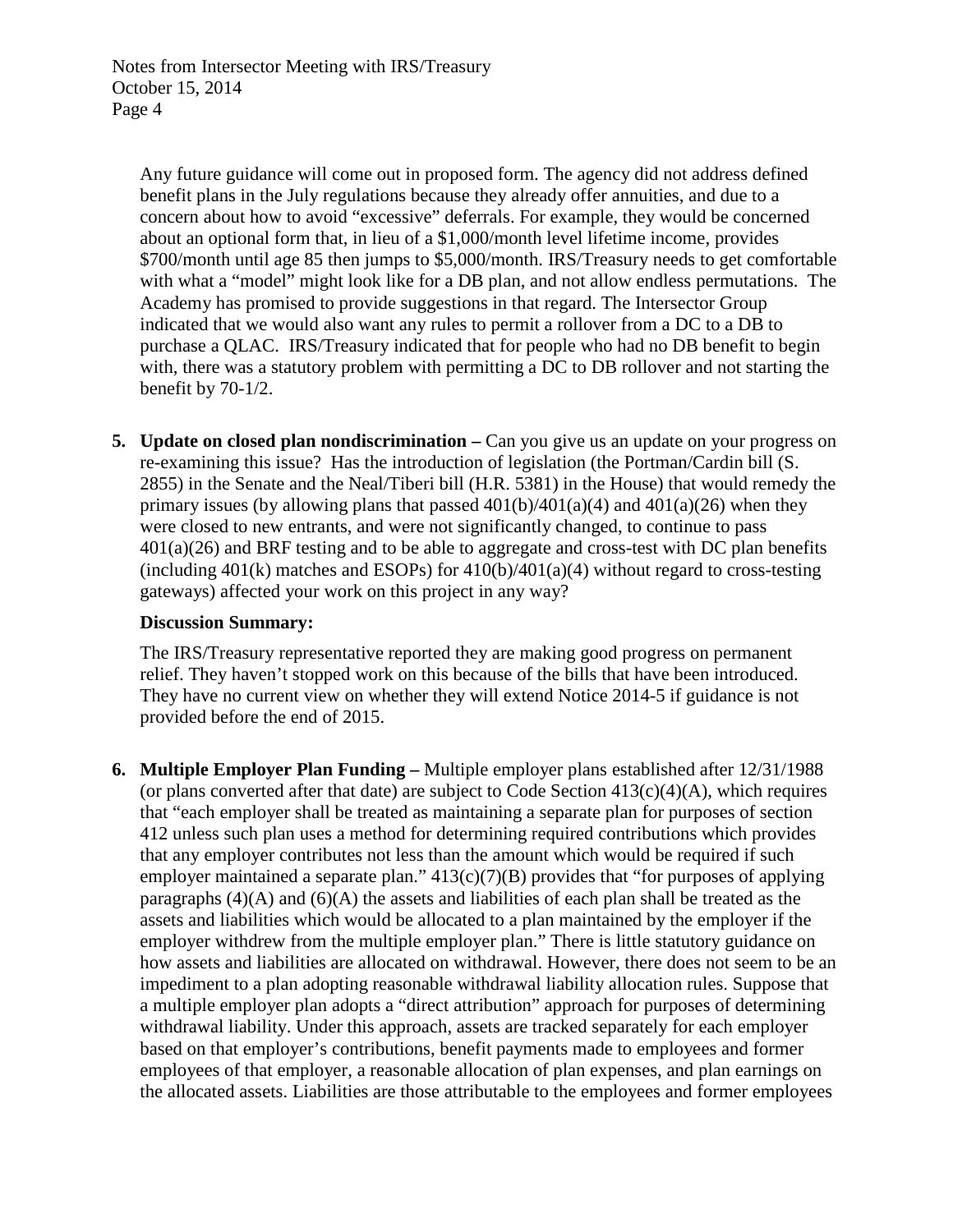of that employer.  $413(c)(7)(B)$  would seem to require that the same asset allocation be used for purpose of funding calculations. Is this a correct interpretation?

#### **Discussion Summary:**

The IRS/Treasury representatives haven't worked on this issue and can't say whether this interpretation would be reasonable. They suggested including this topic in the 2015 Gray Book.

The Intersector Group indicated there are three multiple employer plan areas where more workable approaches are needed: (1) asset allocation methods as described above, (2) a more liberal approach than the "common nexus" rules that prohibit unrelated employers from participation, and (3) the "one bad apple" problem where noncompliance by one participating employer currently taints the entire plan. IRS indicated some concerns with respect to "open MEPs" (i.e., with no common nexus) given prior experience with other types of benefit plans.

**7. Possible partial sunset of IRC 432 multiemployer zone rules –** In the absence of legislation that might be enacted during the upcoming lame-duck session of Congress, there would be a partial "sunset" of the IRC 432 multiemployer "zone" rules in 2015. What guidance is the Service considering, to help plan sponsors (and their actuaries) cope with the uncertainty that lies ahead? For example, should endangered and critical status plans continue to file status certifications by the 90th day of the 2015 plan year?

## **Discussion Summary:**

The IRS/Treasury representatives indicated they are "making contingency plans," but would not prepare guidance until it becomes clear that there will be no Congressional action this year. Due to resource constraints they can't divert resources from other projects to work on something that legislation may fix. They can't say how long it will take to issue guidance once it is clear the sunset will occur.

**8. Notice of funding waiver request –** A notice to participants is required when the sponsor files for a funding waiver. Can this notice be provided electronically?

#### **Discussion Summary:**

The IRS/Treasury representatives indicated electronic delivery rules (that is, the 1.401(a)-21 regulations) apply, but practitioners must be aware of the differences between the IRS and Department of Labor (DOL) electronic notice rules. Many DOL notices are "mass mailings" while few IRS notices are. DOL has a very strict electronic deliver regime, balanced with "deemed deliver." IRS has an easier electronic delivery process, but the notice must be actually delivered. The two sets of rules are difficult to reconcile, and attempts to do so legislatively have failed due to push-back from interest groups. So you must follow IRS rules but confirm it was delivered. Not clear what that means – do you need a return receipt on an e-mail indicating it was opened?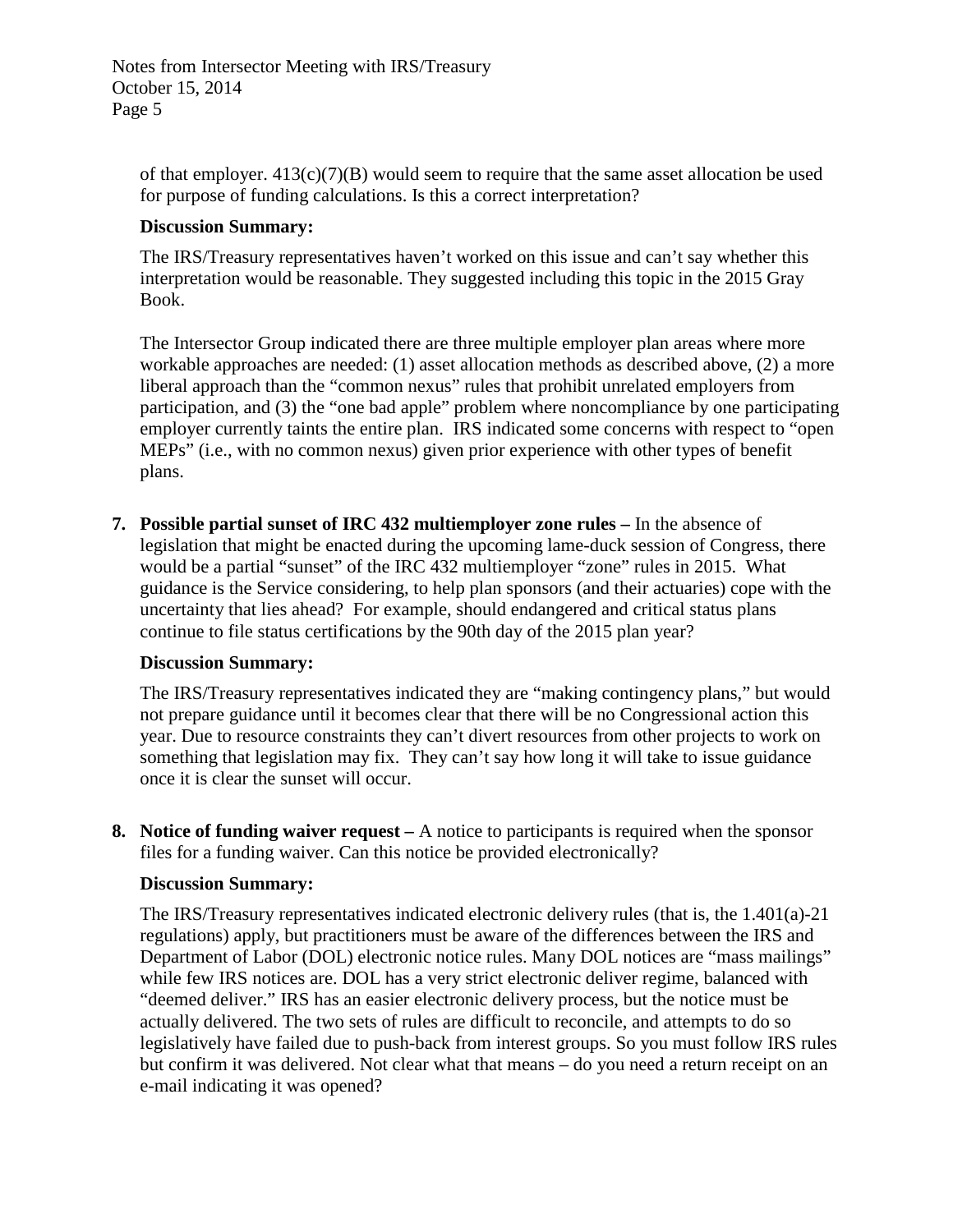- **9. Hybrid plan final and proposed regulations.** *[There was not sufficient time to discuss all of the following issues. These notes provide the IRS/Treasury reaction on those issues that were discussed.]*
	- a. With respect to cash balance plans crediting interest equal to the actual rate of return on plan assets or a subset of plan assets:
		- Would it be acceptable to base interest credits on a specified portion of the plan's assets – for example, all the plan assets except hedge funds and employer stock?
		- If the plan provides both cash balance and traditional DB benefits and is (or becomes) less than 100% funded, must interest credits be based on the return on all of the plan's assets rather than on a specified "cash balance" subset? Or, could the plan shift assets from the non-cash balance subset to the cash balance subset, assuming there are sufficient assets to cover the entire asset shortfall in the cash balance subset?

#### **Discussion Summary:**

The IRS/Treasury representatives explained that the market value of the identified subset must be "approximately equal" to the benefit liabilities credited with the return on the subset, but there is no need for the plan as a whole to be fully funded. Thus, if the subset of assets (not including the excluded assets) are insufficient to satisfy the approximately equal requirement, assets not otherwise assigned to the subset (or other subsets) would have to be added to the subset to the extent needed. If all such unassigned assets are still inadequate, some or all of the excluded assets would have to be added to the subset. If the total plan assets are less than the benefit liabilities associated with the subset, the interest crediting rate would be based on the return on all of the plan's assets. The examples in the final regulations make clear that a seven-year amortization of any gains or losses is sufficient to keep the subset value and benefit liabilities "approximately equal."

The IRS/Treasury representatives also stressed that the plan document must describe how the subset is identified (for example, a specified subaccount maintained within the trust), though the document need not specify how the subset is invested. The description will need to be flexible enough to withstand investment changes while also being descriptive enough to be definitely determinable and to withstand participant challenges. The plan document should also specify how the actual return on the subset is calculated to determine the crediting rate (for example, how are cash flows during the year treated in determining the rate of return).

b. The preamble to the final regulations indicated that the cash balance plans would be able to credit interest based on a rate of return that differs for different groups of participants "such as using a more conservative, or less volatile, subset of plan assets for longer service employees." Would varying the basis using target-date principles (which are akin to a qualified default investment in a DC plan) be another acceptable approach? Can this same approach be used if interest credits are not based on actual asset returns? For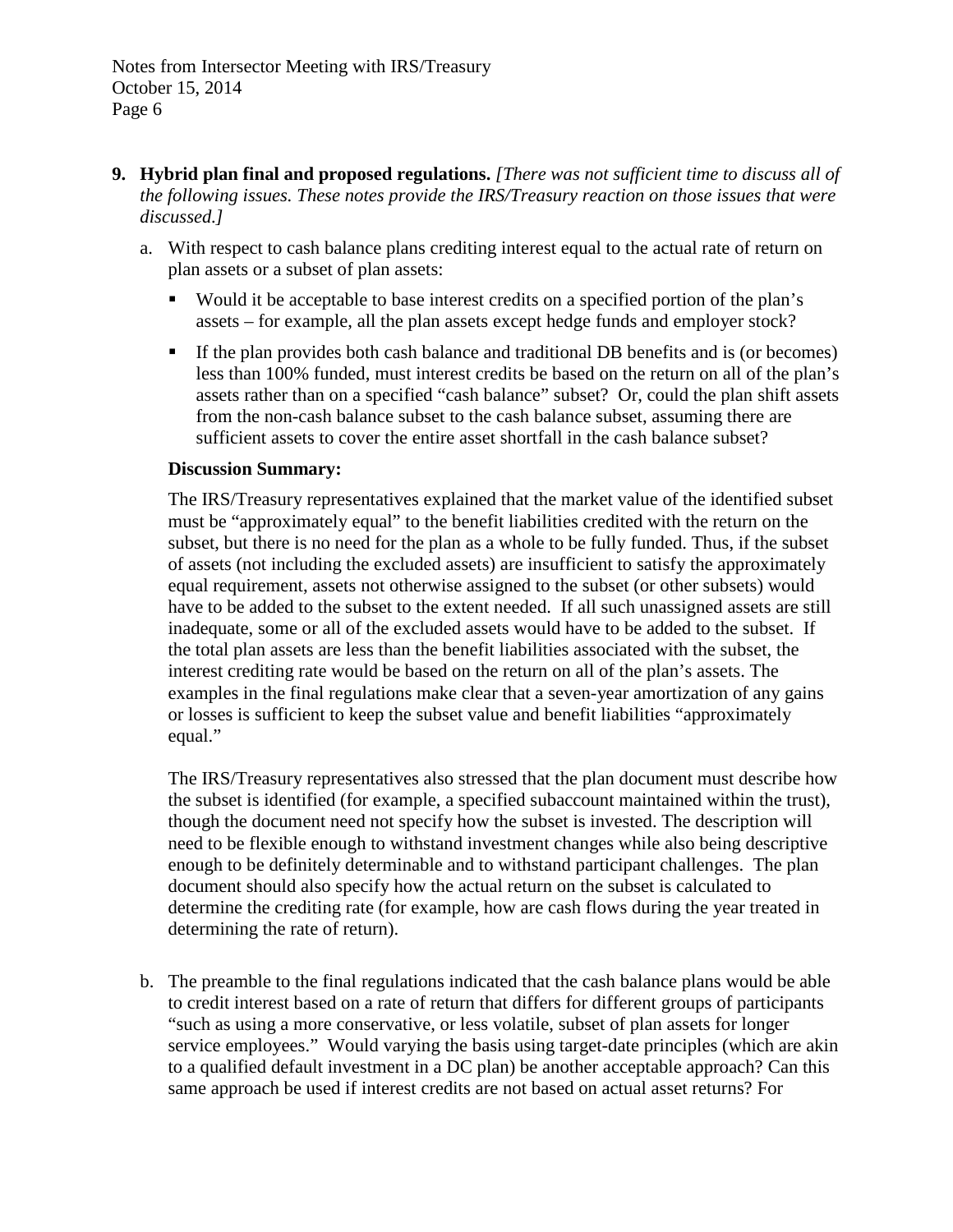example, could a plan credit interest at the 30-year Treasury rate for the first 20 years and the greater of the 30-year Treasury rate or 5% after 20 years?

#### **Discussion Summary:**

The IRS/Treasury representatives explained that any sort of age-based criteria would take you out of the age discrimination safe harbor for lump sum-based plan formulas, which means that the plan would have to satisfy the general age discrimination requirements of IRC section  $411(b)(1)(H)(i)$ . They commented that they were careful that the example they provided in the preamble depended on service, not age. It was noted that while a service based criteria would meet the age discrimination safe harbor, it should be structured so as to not run afoul of IRC  $411(b)(1)(G)$ . However, it would also be possible to satisfy the safe harbor by varying the crediting rate in a given period in some other way, such as based on years since the participant entered the plan.

c. The final regulations did not include in the exclusive list of allowable interest crediting bases for cash balance plans the ability to use commonly recognized indices – even those mentioned as benchmarks in the final regulations for determining whether a registered investment company (RIC) is sufficiently diversified, i.e., the S&P 500 and Russell 2000 indices. (The inability to use such indices was confirmed in the examples in the 2014 proposed regulations.) Is this omission likely to be rectified by the issuance of separate guidance allowing the use of particular indices in the near future? If not, what is the rationale for allowing such an approach for a variable annuity plan but not for a cash balance plan?

## **Discussion Summary:**

The IRS/Treasury representatives indicated the final regulations do not allow this because (1) there is no clear line on which indices would be acceptable (for example, the Dow Jones Industrial Average might not be sufficiently diversified for use as a crediting basis) and (2) the representatives believe there is not a single number that represents the rate of return on an index – the return can be difficult to calculate, especially when companies in the index are involved in transactions. At this time, the agency has no intention of expanding the list of permissible rates to include indices.

The Intersector Group expressed its understanding that there is a single number that represents the rate of return on commonly recognized indices such as the S&P 500 price index. The disparity observed by the IRS/Treasury representatives is among the various RICs that mirror the returns on a particular index, not on the index itself.

d. The final regulations continue to take the view that in a cash balance plan that provides investment-based interest credits that "projections" for purposes of accrual rule testing should be performed by assuming that the "interest crediting rate used to compute benefits as of the current year" remains unchanged in all subsequent years until normal retirement age, unless the rate of return in the "prior year" is negative, in which case 0% can be used in the projection. Earlier in the preamble, a reference is made to language in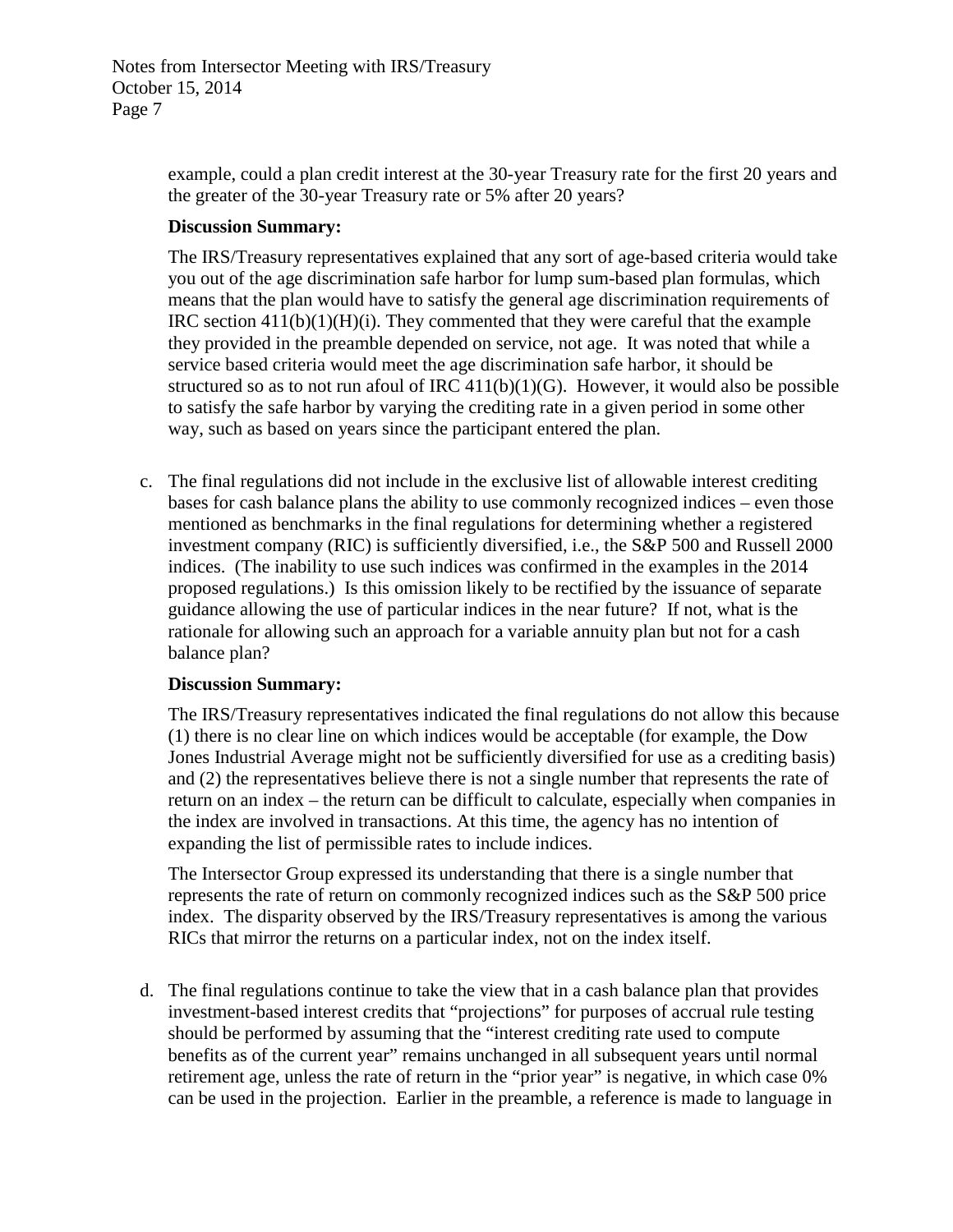Section  $1.411(b)-1(b)(2)(ii)(D)$  which states that for purposes of the 133-1/3 percent rule, "all relevant factors to compute benefits... are treated as remaining constant as of the beginning of the current plan year for all subsequent plan years."

- The preamble does not discuss how the "interest rate used to compute benefits as of the current year" rate should be determined in a plan that credits investment-based returns given that, unlike the rate in a bond-based plan, there is no comparable "lookback period" where the rate is locked in for a given "stability period." Rather, the rate of return for a given period is not known until the period has ended. Thus, it is not clear whether the projection should be based on (1) the rate of return on the day of the distribution or on the first day of the plan year of distribution – compounded for 365 days; (2) the annualized rate of return for the preceding interest accrual period (e.g., day, month, quarter, plan year, etc.); (3) the rate of return for the current plan year to date (annualized); or (4) the rate of return for the prior plan year.
- It is also unclear as to whether this kind of projection should be made for all purposes for which a projection is required under the Code – notably 415 and  $401(a)(4)$ . The preamble also does not discuss whether such a projection overrides explicit plan provisions to the contrary, such as a definition of accrued benefit that defines how the account balance is converted to an accrued benefit (expressed as a normal retirement annuity) as of any determination date.

#### **Discussion Summary:**

IRS is scoping out a project on projection issues that may address some or all of these questions.

e. The final regulations provide that if a plan changes its interest crediting basis from one permissible method to another permissible method, that providing Code Section 411(d)(6) protection by continuing the old basis on the account balance (without future pay credits) as a minimum is generally acceptable for active employees. However, the regulations indicate that such treatment is not acceptable for terminated employees because their entire account balances would be receiving interest that is above a market rate (the greater of two acceptable bases). How should this restriction be applied to a plan that amended its interest crediting basis after 2006 but before the issuance of final regulations from an acceptable bond-based method to an acceptable market-based method? Must the interest crediting basis revert to the prior bond-basis prospectively (beginning no later than 2016) and the 411(d)(6) benefit be eliminated? Must the plan continue to credit the greater of the old and new rates, but cap interest credits at the third segment rate? Or would it be acceptable to continue the "greater of" treatment on the theory that it was a reasonable interpretation of the statute?

## **Discussion Summary:**

The IRS/Treasury representatives indicated the proposed regulations did not cover this and recommended writing a comment letter.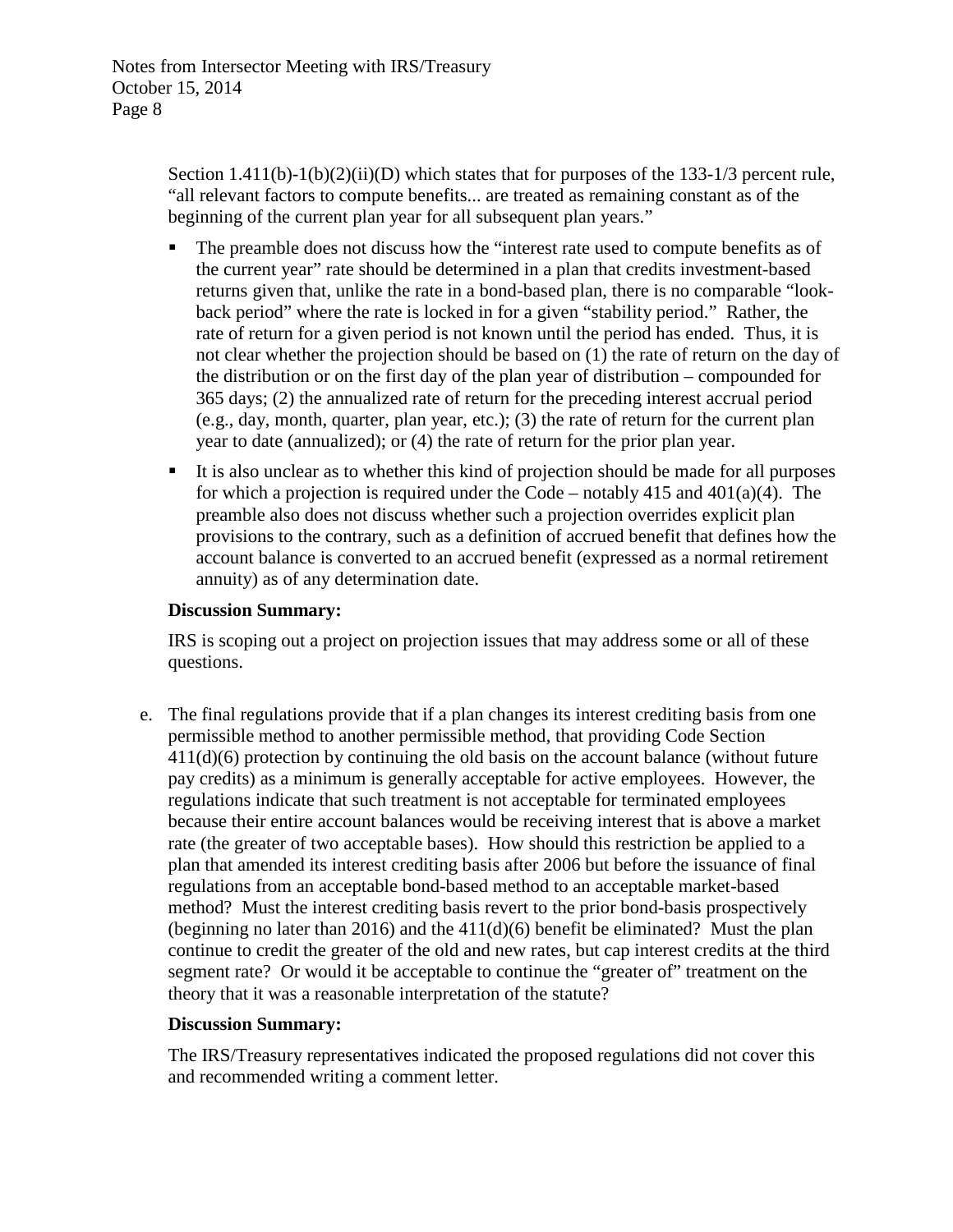Notes from Intersector Meeting with IRS/Treasury October 15, 2014 Page 9

f. The final regulations permit a plan to substitute a new RIC in a situation where the existing RIC specified in the plan is no longer in existence. The regulations, however, are silent as to whether it is acceptable or required to replace an existing RIC if its investment strategy is materially changed (perhaps where it would no longer satisfy the diversification requirement) or if a plan fiduciary determines that the RIC's investment performance has been substandard. What is the Treasury/IRS position on how to handle these situations?

#### **Discussion Summary:**

The IRS/Treasury representatives indicated the final regulations do not provide any 411(d)(6) relief in these situations. IRS/Treasury representatives expressed skepticism that the SEC would allow a RIC to materially change its investment strategy. The plan can change the crediting rate for active participants (but not terminated vested participants) but must protect benefits accrued before the effective date.

g. The preamble to the final regulations indicate that the ability of a lump-sum-based plan to pay lump sums equal to the current account balance (in satisfaction of Code Section 417(e)) does not apply to other defined benefit plans, including similar effect plans. May a variable annuity plan determine a lump sum by taking the present value of the accrued normal retirement annuity (with prior indexing but no future indexing) using the plan's specified "assumed" rate? If not, does the IRS have a position on how these lump sums should be determined in a VAP?

## **This issue was not discussed**.

h. The final rules explicitly permit a reduction in PEP balances on account of a decrease in final average compensation or an increase in the integration level under an integrated formula. This appears to be a change from the position often expressed with respect to traditional formulas that a decrease in the accrued benefit due to a decrease in final average pay or an increase in an integration level would be on account of service, and therefore prohibited. Has the IRS thinking changed in this area?

#### **Discussion Summary:**

The IRS/Treasury representatives indicated Example 4 in longstanding Treasury Regulations Section 1.411(a)-7(c)(6) shows pay going down under a traditional formula and indicates that the normal retirement benefit cannot be less than any previous early retirement benefit (taking into account the reductions for early commencement of benefits) but does not note that the resulting reduction in the accrued benefit would be a problem under Code Section 411(b)(1)(G) (which bars reductions in accrued benefits on account of increasing age or service, and has been interpreted to mean that the accrued benefit cannot be lower if a participant continues to work than it would have been if the participant had terminated). Given this example, this would be a "huge trap for the unwary" if IRS took the position traditional formula benefits cannot be reduced because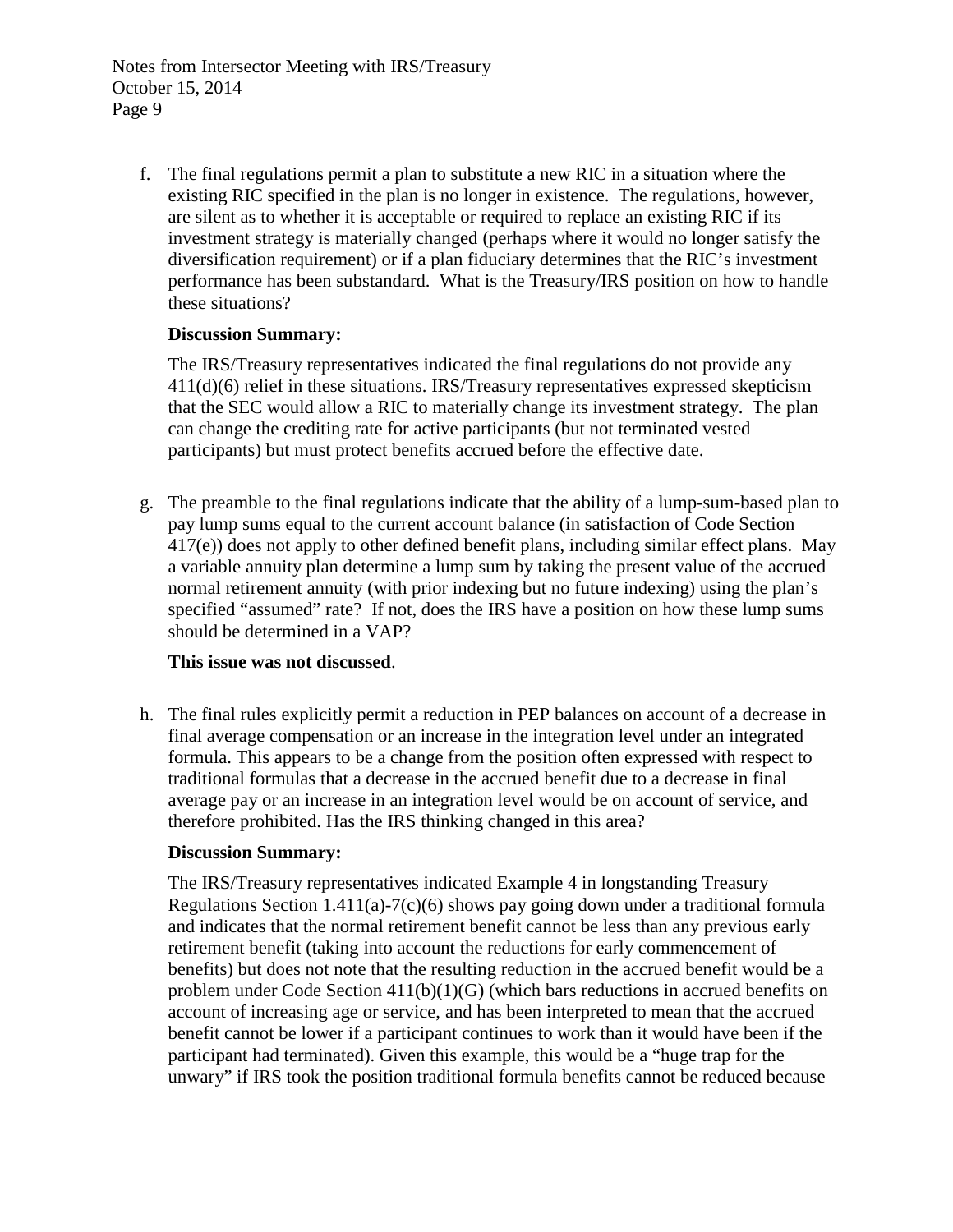of a decline in final average pay. [Note that 2008 Gray Book Q&A 42 and 2003 Gray Book Q&A 33 took a different view.]

i. The modified definition of "lump-sum-based formula" appears to exclude those cash balance plans that continue to do lump sum whipsaw calculations. This could mean that such plans are not eligible for the safe harbor age discrimination protection, or perhaps that these plans are to be considered "indexed plans," which get different age discrimination protections. Please explain how a cash balance plan that continues to do whipsaw calculations is treated under the final regulations and whether such plans are now forced to eliminate whipsaw prospectively.

## **Discussion Summary:**

The IRS/Treasury representatives indicated cash balance plans that continue to do lump sum whipsaw calculations do not meet the definition of a "lump sum-based formula" and cannot use the age discrimination safe harbor for lump sum-based formulas. They did not rule out the possibility that such plans might be able to fit within the special age discrimination rule for indexed benefits. Indexed plans are subject to Code Section 417(e) and must comply with Section 411(a) rules in the same way as plans with traditional formulas (that is, they must demonstrate that every possible optional payment form and time is no less valuable than the accrued benefit payable at normal retirement age using a reasonable actuarial basis). A cash balance plan that has a whipsaw provision can remove it by plan amendment, but would have to comply with IRC section  $411(d)(6)$  – i.e., the lump sum could not be less than the pre-amendment account balance with interest and with whipsaw applied. Subsequent to such an amendment, the plan would be considered a lump sum based plan, since the definition of 'lump sum based formula" allows the payment of more than the accumulated benefit under such a formula to the extent required by  $411(d)(6)$ .

j. If a plan crediting an above market rate is terminated within five years after reducing the rate to comply with the final regulations effective for the 2016 plan year, are the pre-2016 above-market rates fully reflected in the five-year average rate credited post termination? For example, if a plan that was crediting a fixed 7% is amended to credit 6% for 2016 and later plan years, then terminates at the end of the 2018 plan year, is the five-year average rate 6.4%? Or is it limited to 6%?

#### **Discussion Summary:**

The IRS/Treasury representatives indicated that if the actual rate was "above-market" under the regulations that take effect in 2016, but was not above market under a reasonable interpretation of PPA, the actual rate should be used in the average, producing a rate of 6.4% in this example.